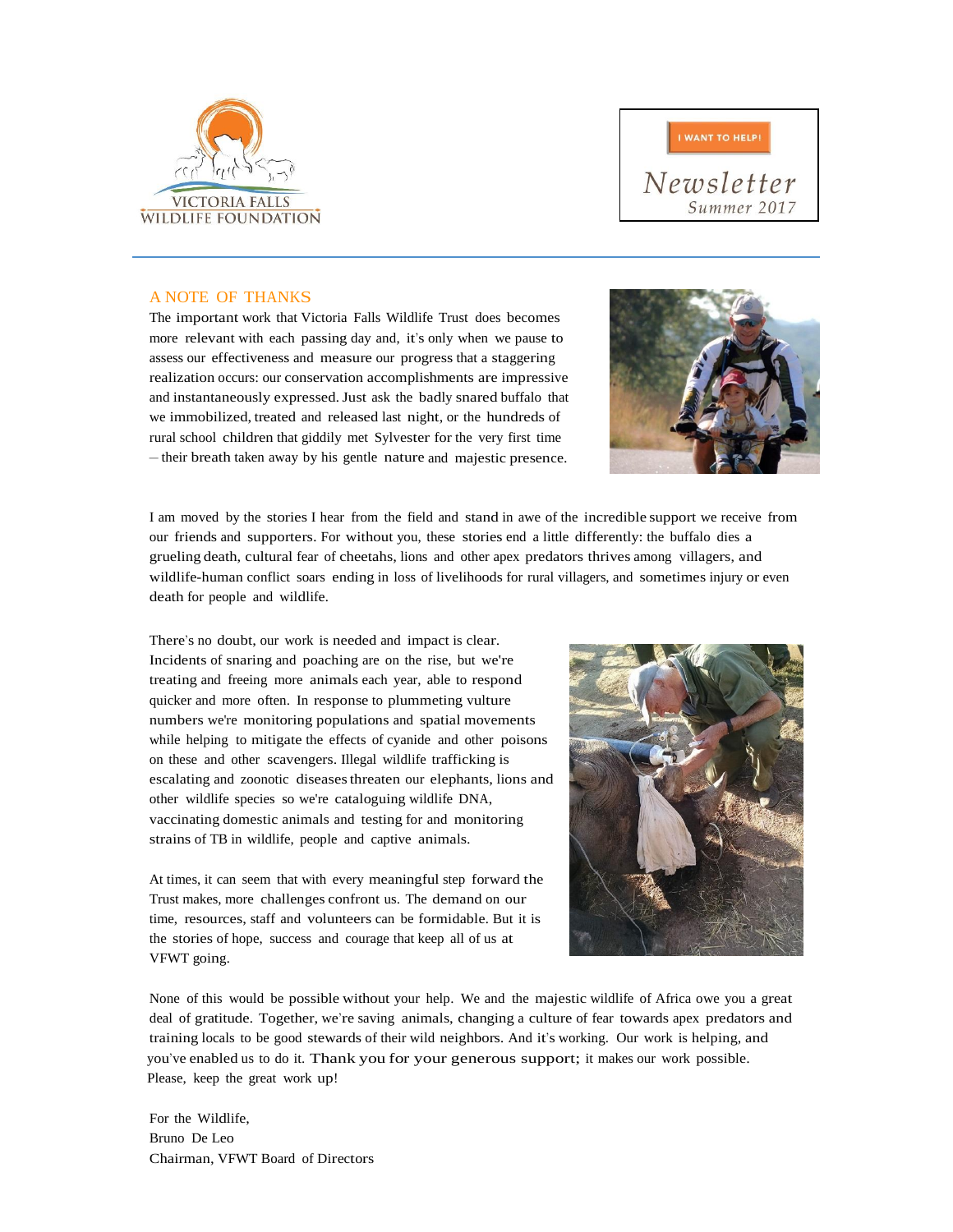BECAUSE OF YOU...The support of people near and far inspires our meaningful conservation accomplishments each and every day. Some of our most recent conservation highlights include:

- Snare removal remains at the core of our wildlife conservation work. Our team has reacted to multiple instances of snared animals, including immobilizing, treating and releasing several buffalo, warthog and wild dog. We were able to dart the animals, successfully remove the snares and release the animals back into the wild.
- Mitigating human-wildlife conflict continues to be a focus for VFWT: Recently, a bushbuck antelope was hit by a car on the Vic Falls road. It was concussed and had minor injuries but fortunately, we were able to react quickly, treat it and shortly after release it back into the wild.
- As the rainy season began in March, reports of conflict started to increase as crops came to life. Our Community Guardians program monitored our Conflict Hotline 24/7 to respond to crop-raiding or livestock-killing wildlife. Elephants began raiding corn fields and the lions and hyaena soon followed, predating on livestock that were left unkraaled at night. In response, three mobile bomas were erected in our Community Guardians program to protect livestock from predators. These movable kraals hold approximately 150 cattle, protecting the livestock overnight from predators. By placing these bomas in crops fields, the soil fertility improves as does the yield and health of the crops. We're deeply thankful to The Darwin Initiative, who funded this program
- So far this year we've hosted 250 students and 24 teachers at our Education Day for Conservation program, a record quarter for wildlife ambassador interactions.
- In 2016 VFWT in partnership with Veterinarians for Animal Welfare Zimbabwe (VAWZ) opened up the Community Animal Health and Welfare Center, a clinical facility for wildlife veterinary care as well as for vaccinations and sterilization of domestic animals. Diseases like rabies, TB and distemper (to name a few) are easily spread from our domestic animals to wildlife. A rabies vaccination campaign will occur July 24<sup>th</sup>-28<sup>th</sup>, and will coincide with a canine
- Vulture populations are plummeting throughout Africa due to increasing rates of poisoning, power lines, and use by local people for traditional medicine. VFWT has been GIS mapping each vulture nest site by species, to assess population numbers and spatial distribution. In 2016, we plotted an additional 184 nests, bringing the total number of nests surveyed to 360.
- A very ill white-backed vulture was brought to the Wildlife Rehabilitation Centre where he was treated and well looked after. The locals named him Moringa, and he was tagged and fitted with a satellite tracking device and released back into the wild. For a short time he stayed close to the Victoria Falls area and eventually flew to Botswana. (His flight course is depicted in the images to the right.) We'll continue to monitor this bird closely as juvenile vultures experience high mortality rates and, given the current low population numbers of vultures throughout Africa, every bird is important.
- Ford Motor Company kindly donated \$3,000 towards a new High Care Rehabilitation Center (HCRC) and many of you have generously donated additional funds towards this much-needed facility. We've outgrown the temporary facility we've used to treat and rehabilitate wildlife and, without this HCRC, we won't be able to accommodate the growing number of animals that need our help to survive. The total cost is £8,000 of which less than half remains needed. So please visit our secure website if you would like to make a donation. Thank you.